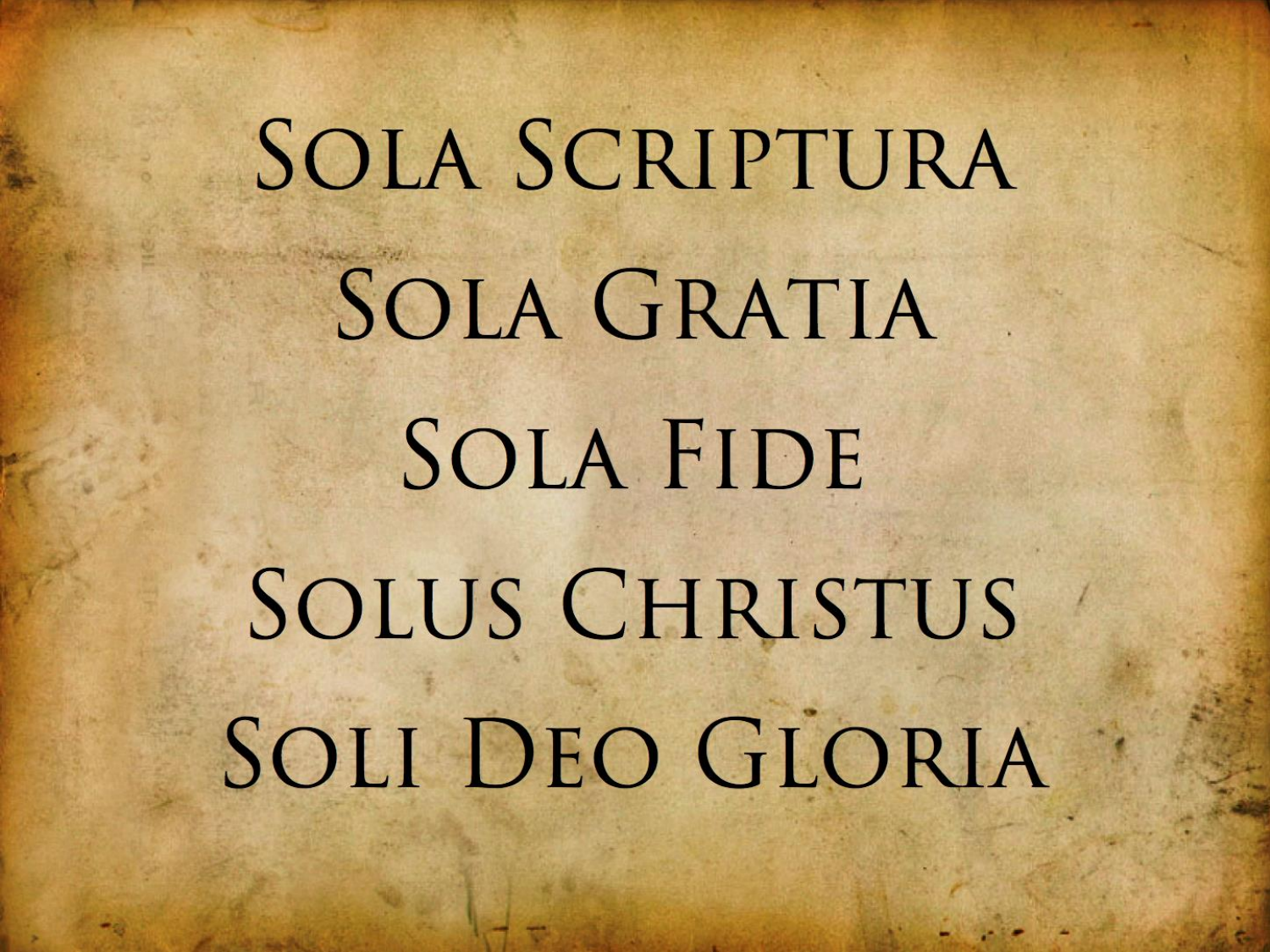**I. There is but one only, living, and true God, who is infinite in being and perfection, a most pure spirit, invisible, without body, parts, or passions; immutable, immense, eternal, incomprehensible, almighty, most wise, most holy, most free, most absolute; working all things according to the counsel of His own immutable and most righteous will, for His own glory;…**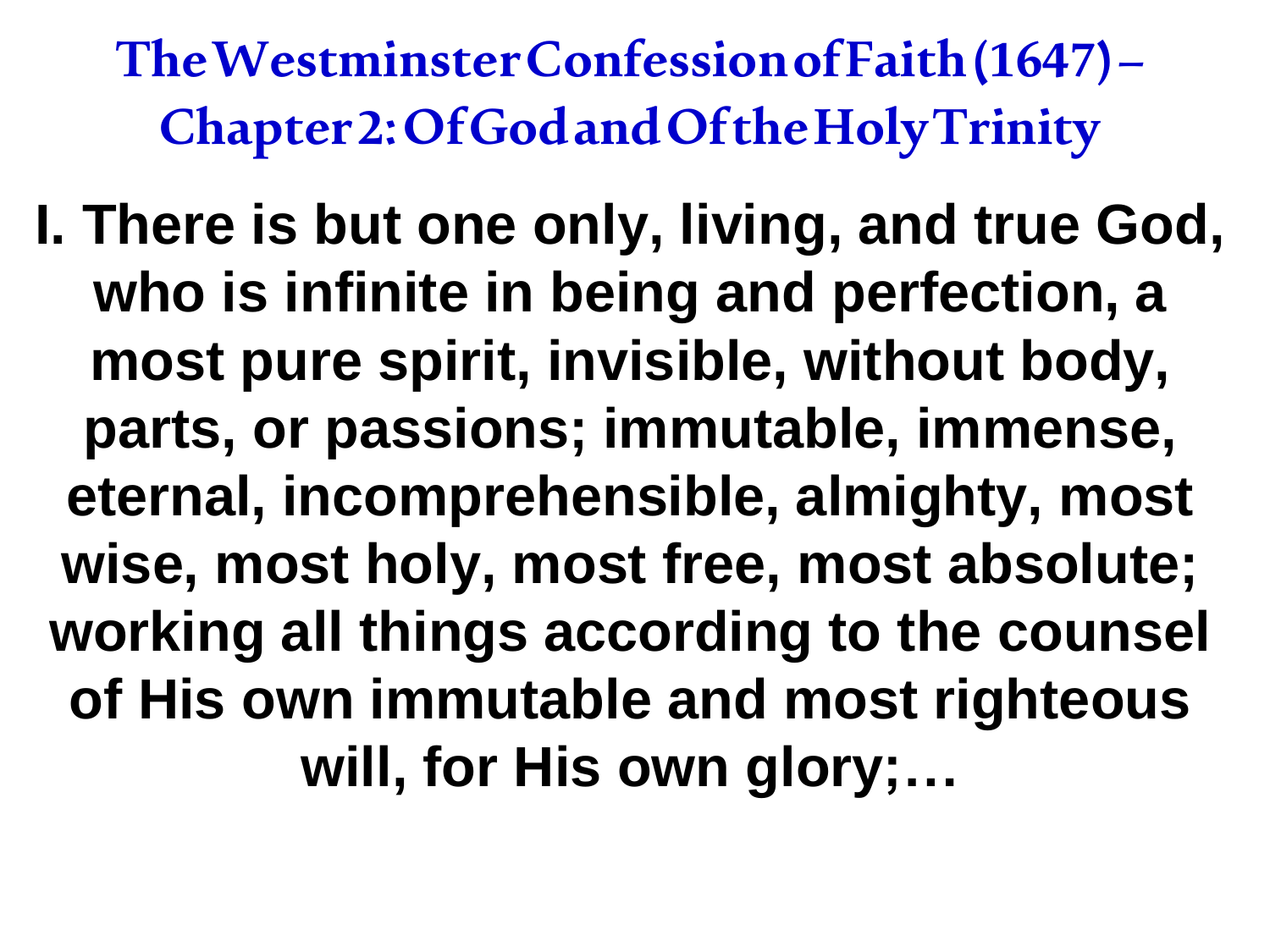**…most loving, gracious, merciful, longsuffering, abundant in goodness and truth, forgiving iniquity, transgression, and sin; the rewarder of them that diligently seek Him; and withal, most just, and terrible in His judgments, hating all sin, and who will by no means clear the guilty.**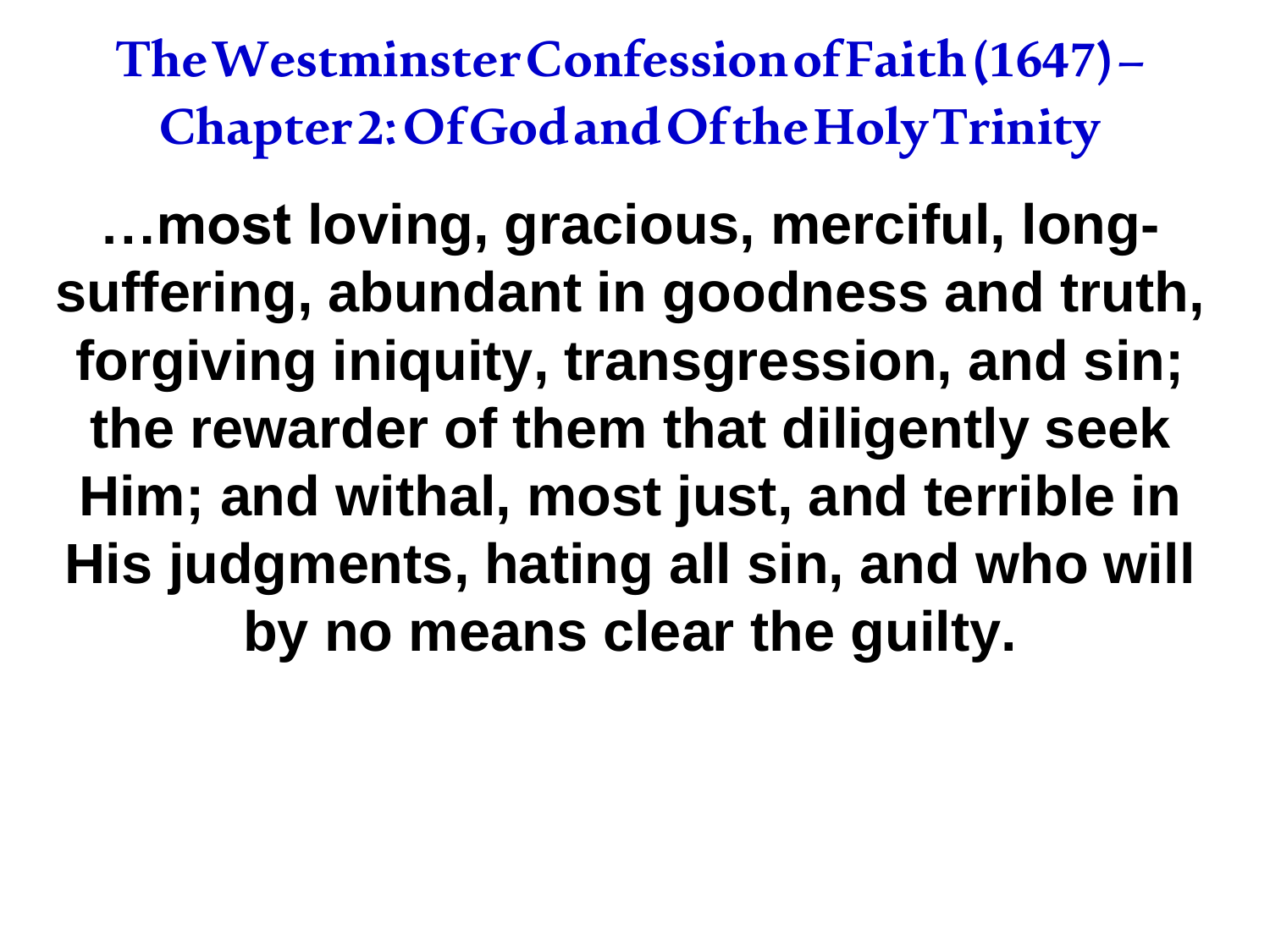**II. God has all life, glory, goodness, blessedness, in and of Himself; and is alone in and unto Himself all-sufficient, not standing in need of any creatures which He has made, nor deriving any glory from them, but only manifesting His own glory in, by, unto, and upon them. He is the alone fountain of all being, of whom, through whom, and to whom are all things;…**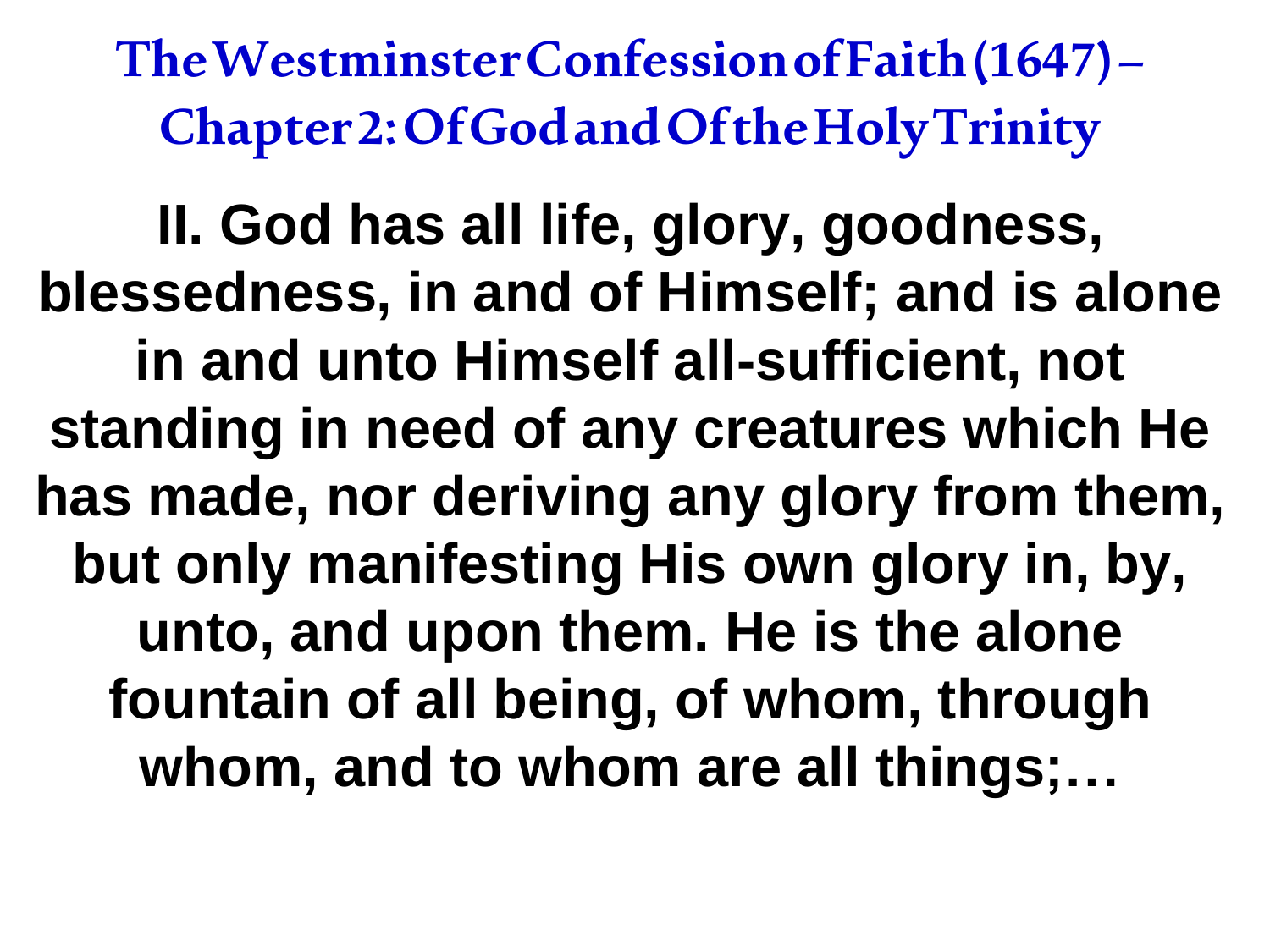**…and has most sovereign dominion over them, to do by them, for them, or upon them whatsoever Himself pleases. In His sight all things are open and manifest, His knowledge is infinite, infallible, and independent upon the creature, so as nothing is to Him contingent, or uncertain. He is most holy in all His counsels, in all His works, and in all His commands….**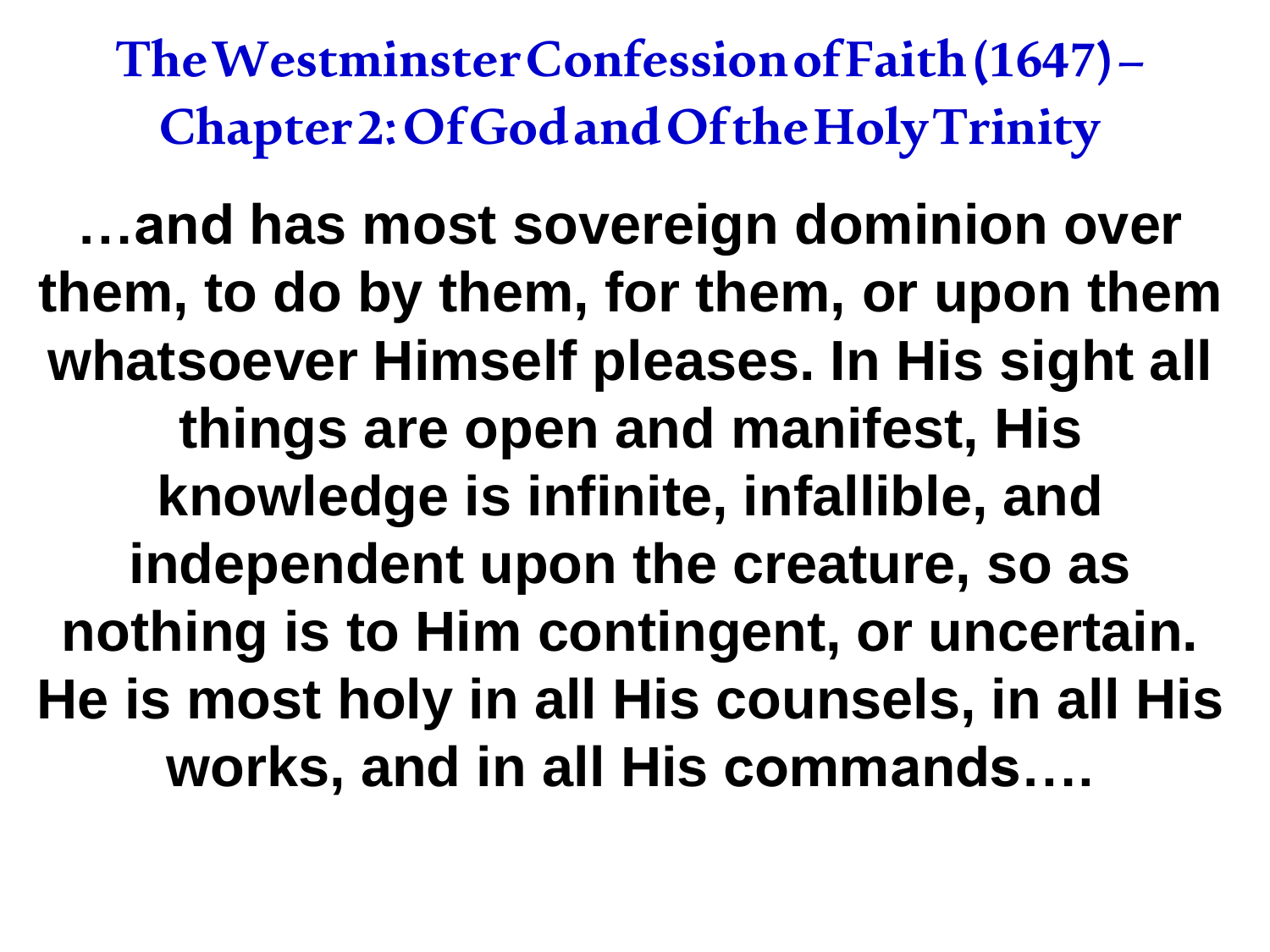**…To Him is due from angels and men, and every other creature, whatsoever worship, service, or obedience He is pleased to require of them.**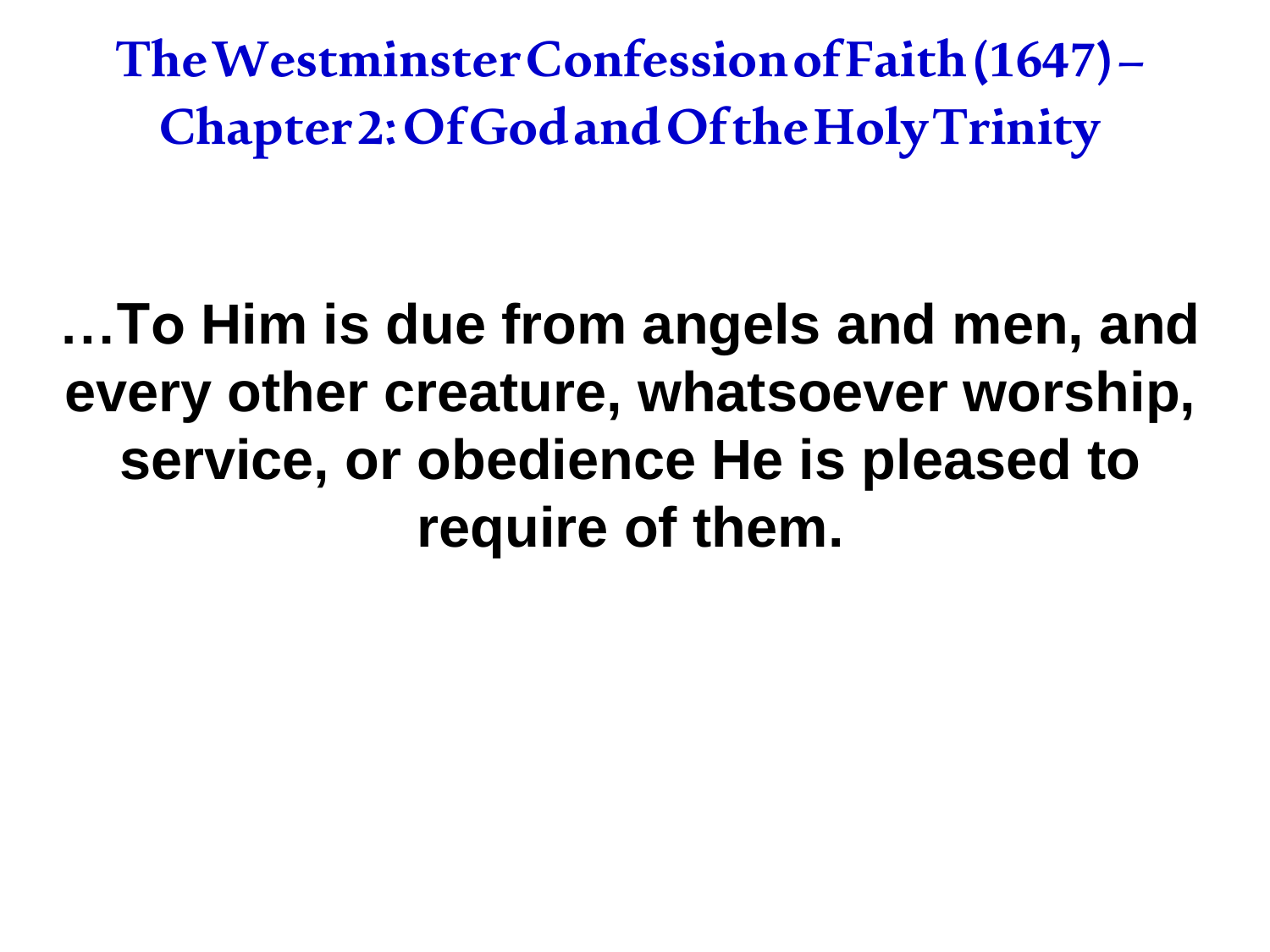**The Westminster Confession of Faith (1647) – Chapter 21: Of Religious Worship**

**I. The light of nature shows that there is a God, who has lordship and sovereignty over all, is good, and does good unto all, and is therefore to be feared, loved, praised, called upon, trusted in, and served, with all the heart, and with all the soul, and with all the might. But the acceptable way of worshipping the true God is instituted by Himself,…**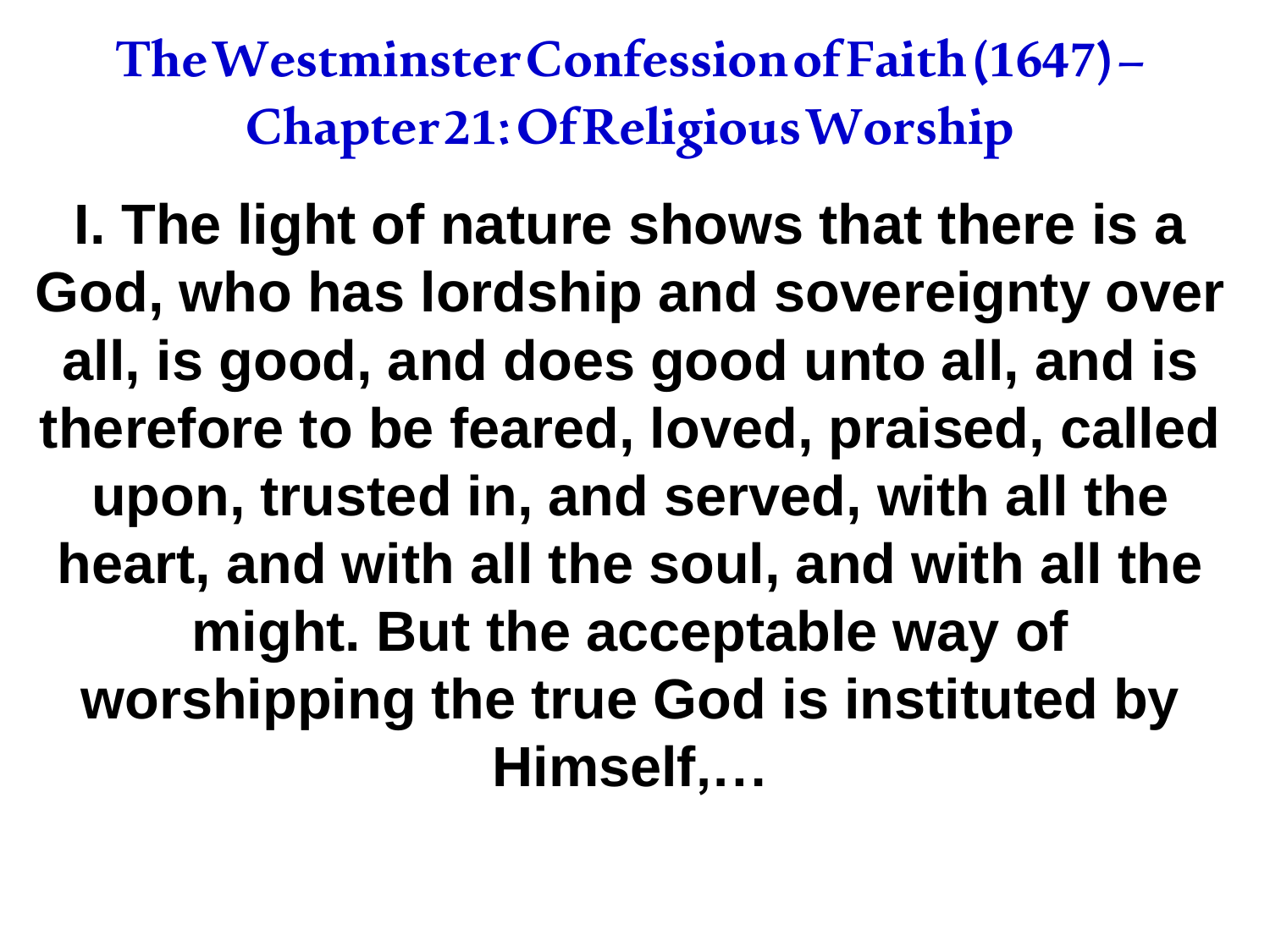**The Westminster Confession of Faith (1647) – Chapter 21: Of Religious Worship**

**…and so limited by His own revealed will, that He may not be worshipped according to the imaginations and devices of men, or the suggestions of Satan, under any visible representation, or any other way not prescribed in the holy Scripture.**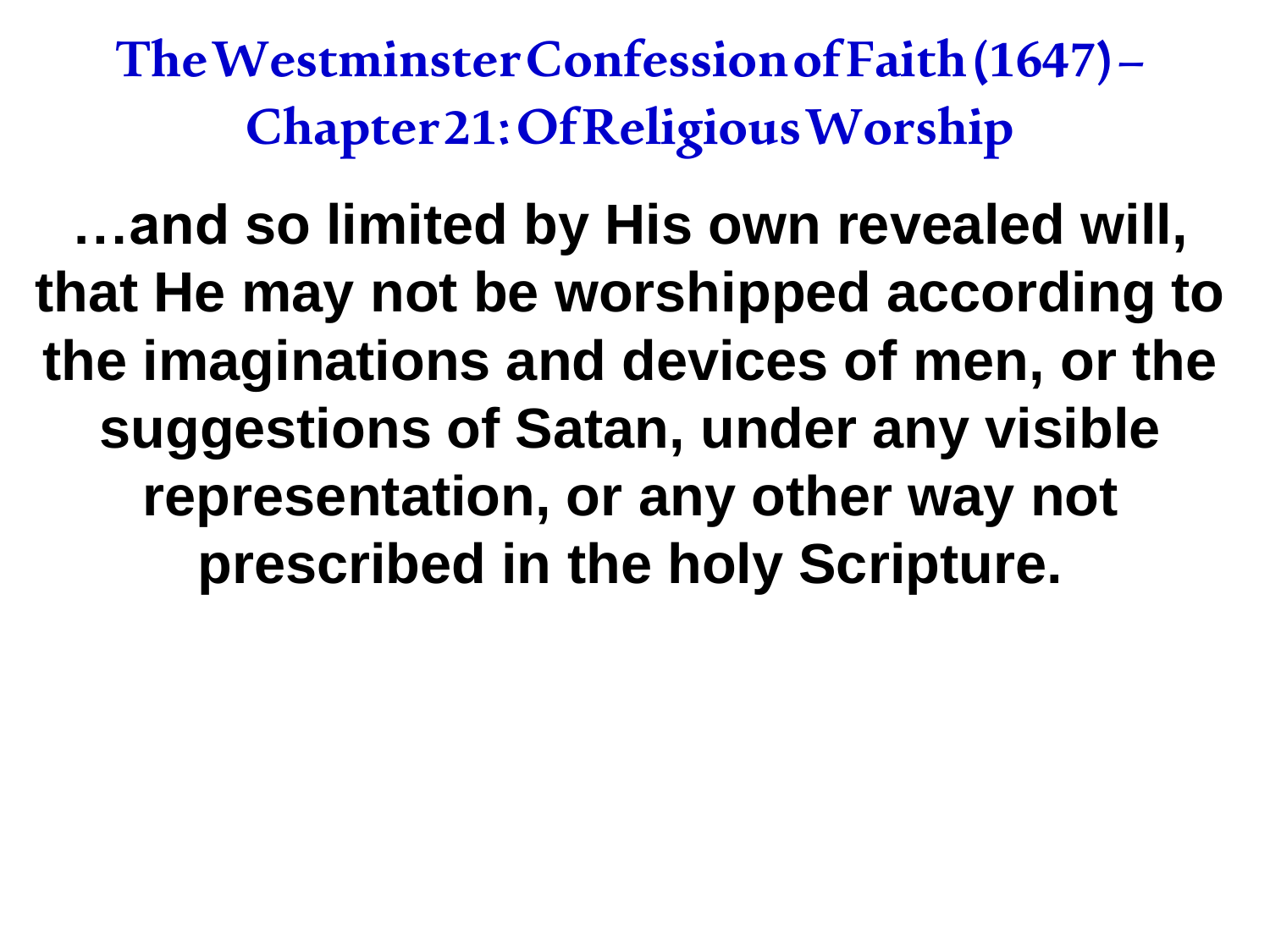**The Westminster Confession of Faith (1647) – Chapter 21: Of Religious Worship**

**II. Religious worship is to be given to God, the Father, Son, and Holy Ghost; and to Him alone; not to angels, saints, or any other creature: and, since the fall, not without a Mediator; nor in the mediation of any other but of Christ alone.**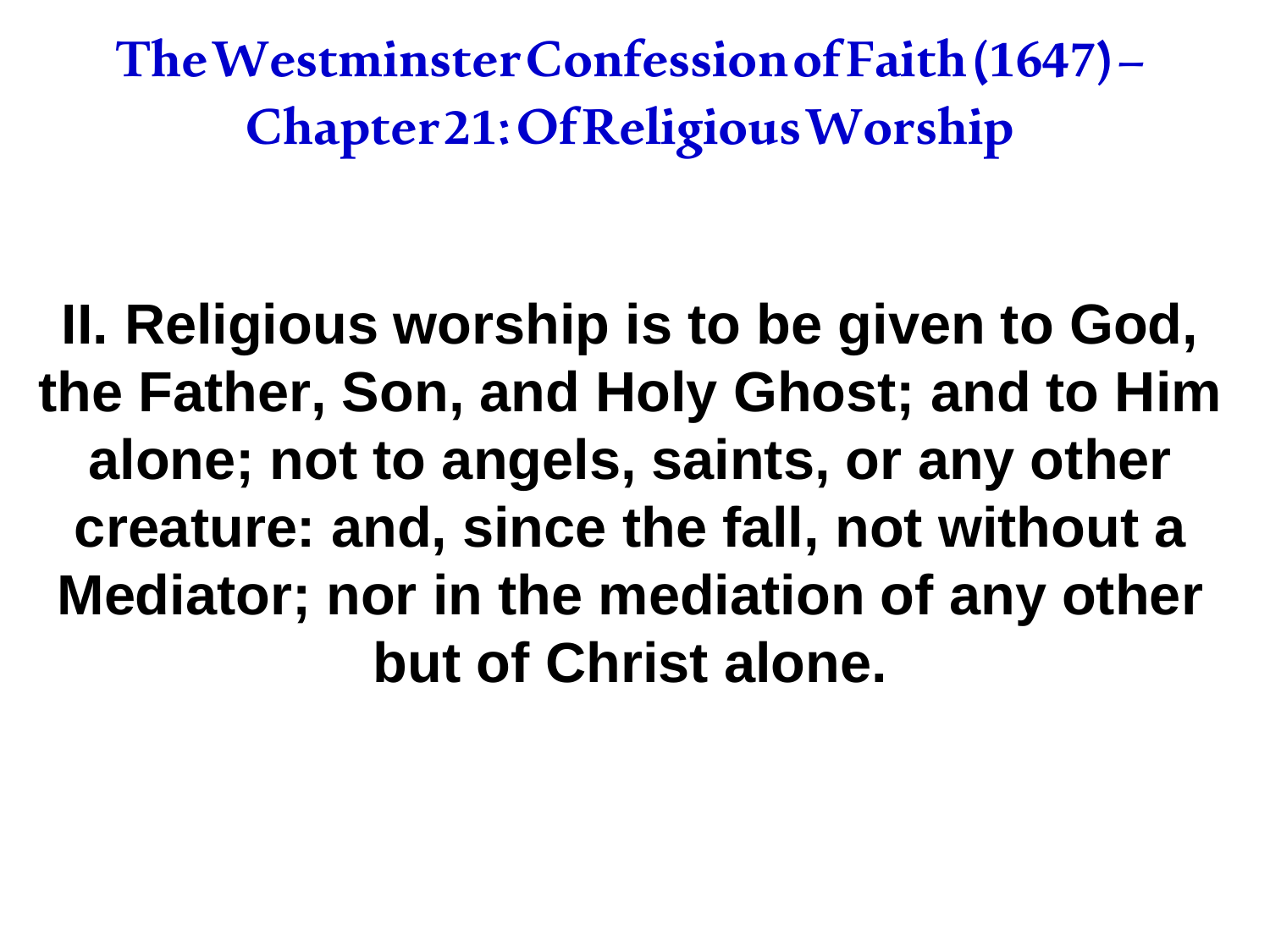**Wherever in the church biblical authority has been lost, Christ has been displaced, the gospel has been distorted, or faith has been perverted, it has always been for one reason: our interests have displaced God's and we are doing his work in our way. The loss of God's centrality in the life of today's church is common and lamentable. It is this loss that allows us to transform worship into entertainment,…**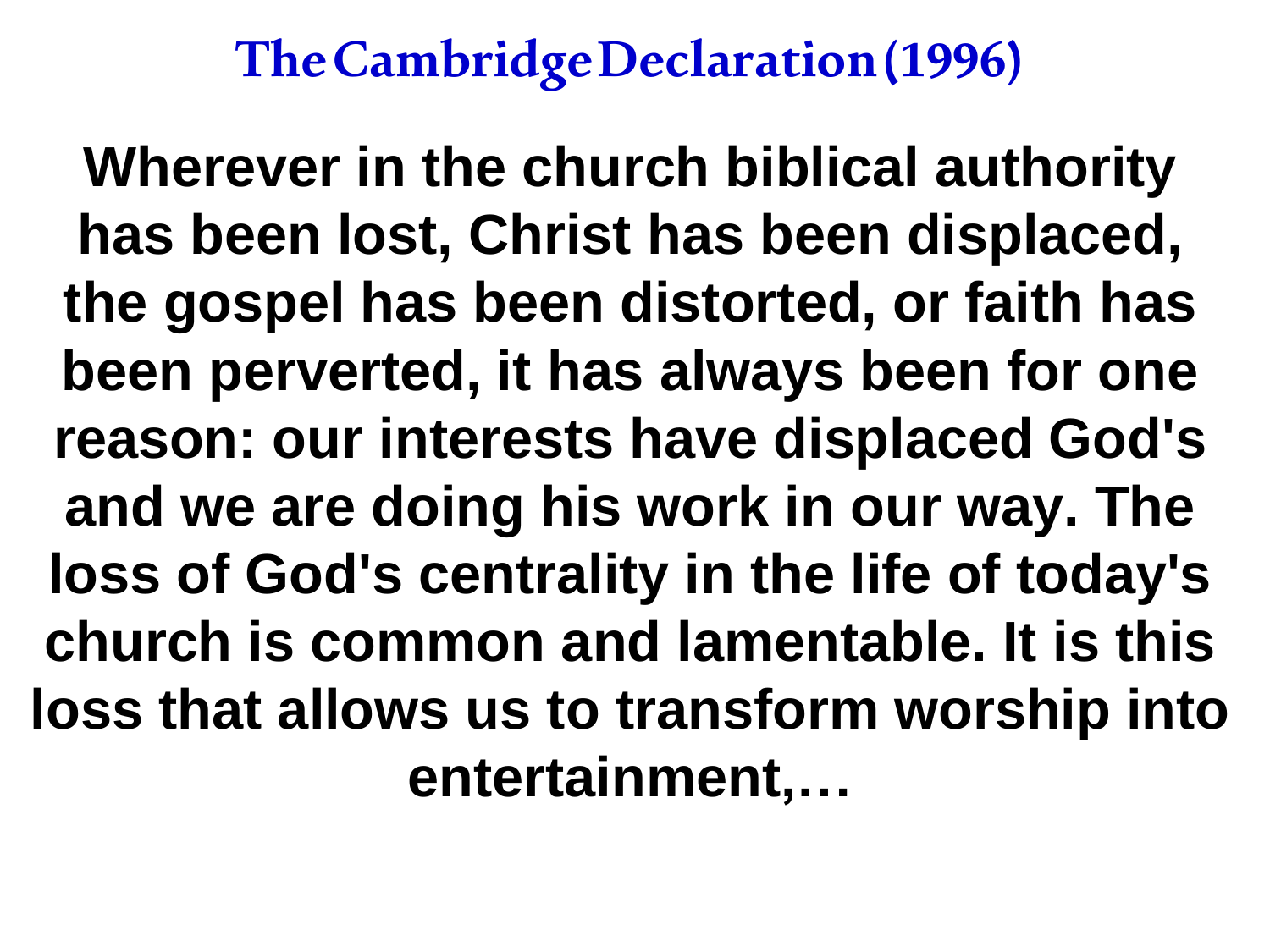**…gospel preaching into marketing, believing into technique, being good into feeling good about ourselves, and faithfulness into being successful. As a result, God, Christ and the Bible have come to mean too little to us and rest too inconsequentially upon us.**

**…**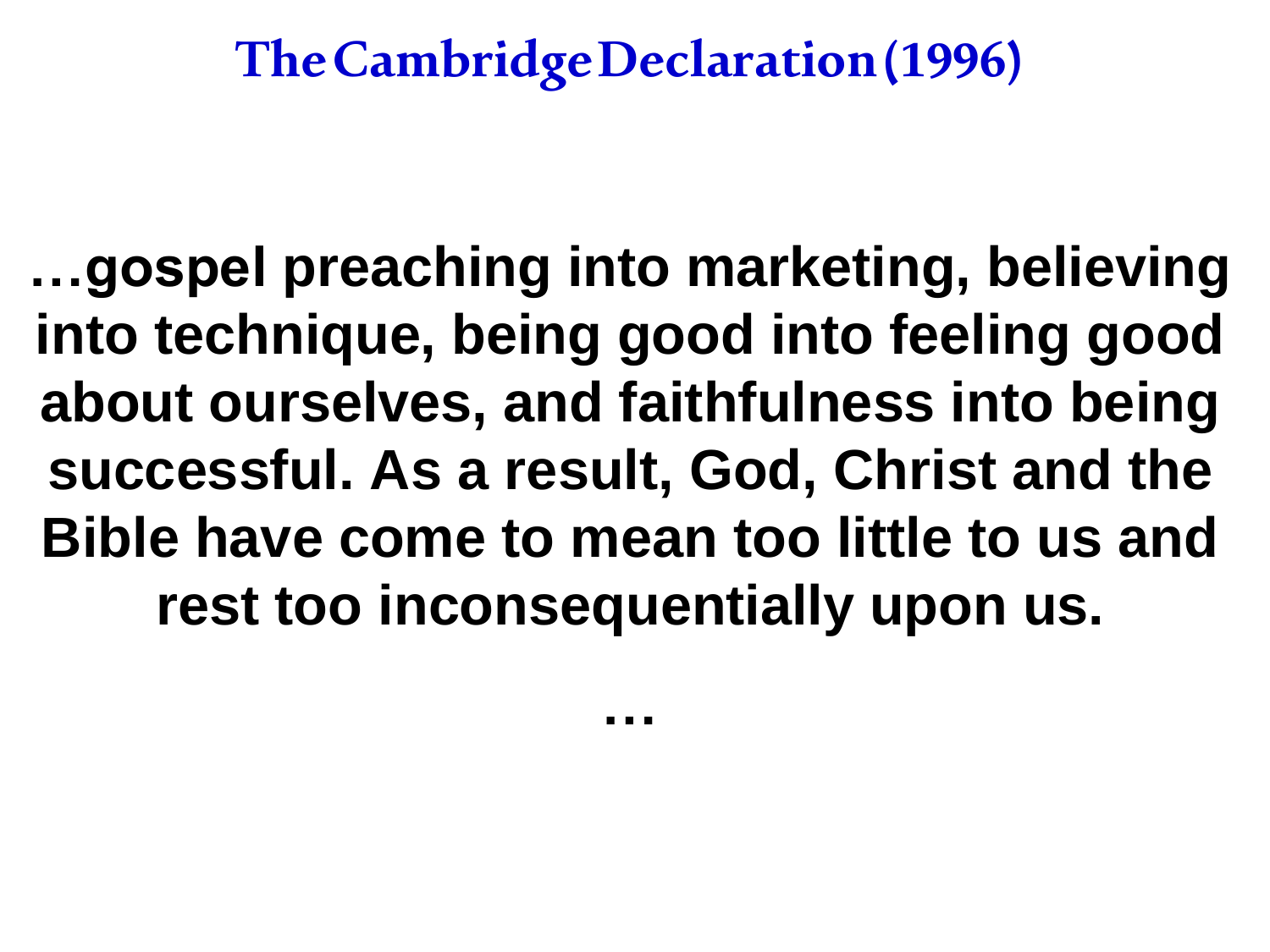**God does not exist to satisfy human ambitions, cravings, the appetite for consumption, or our own private spiritual interests. We must focus on God in our worship, rather than the satisfaction of our personal needs. God is sovereign in worship; we are not. Our concern must be for God's kingdom, not our own empires, popularity or success.**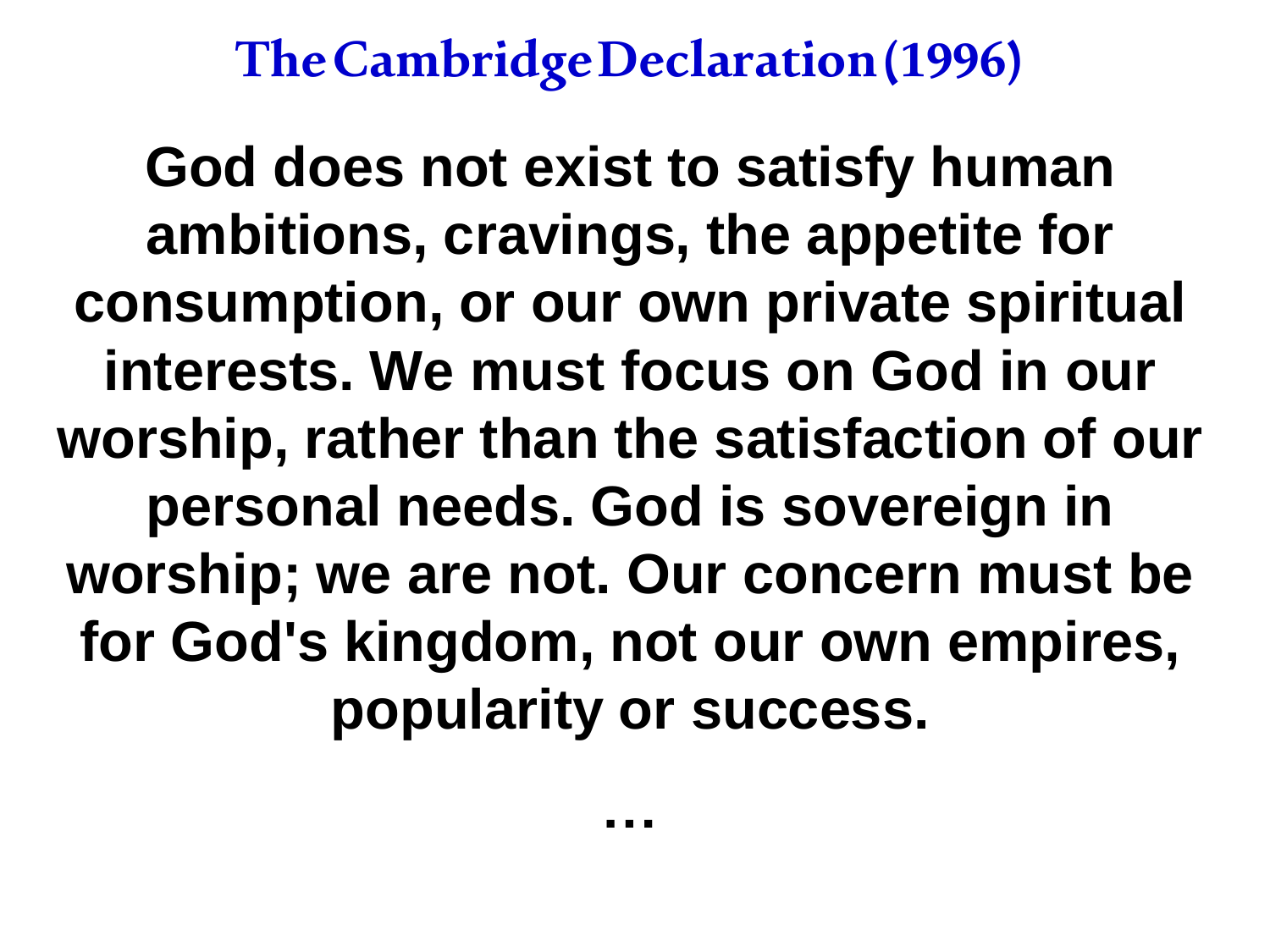**We reaffirm that because salvation is of God and has been accomplished by God, it is for God's glory and that we must glorify him always. We must live our entire lives before the face of God, under the authority of God and for his glory alone. We deny that we can properly glorify God if our worship is confused with entertainment, if we neglect either Law or Gospel in our preaching, or if selfimprovement, self-esteem or self- fulfillment are allowed to become alternatives to the gospel.**